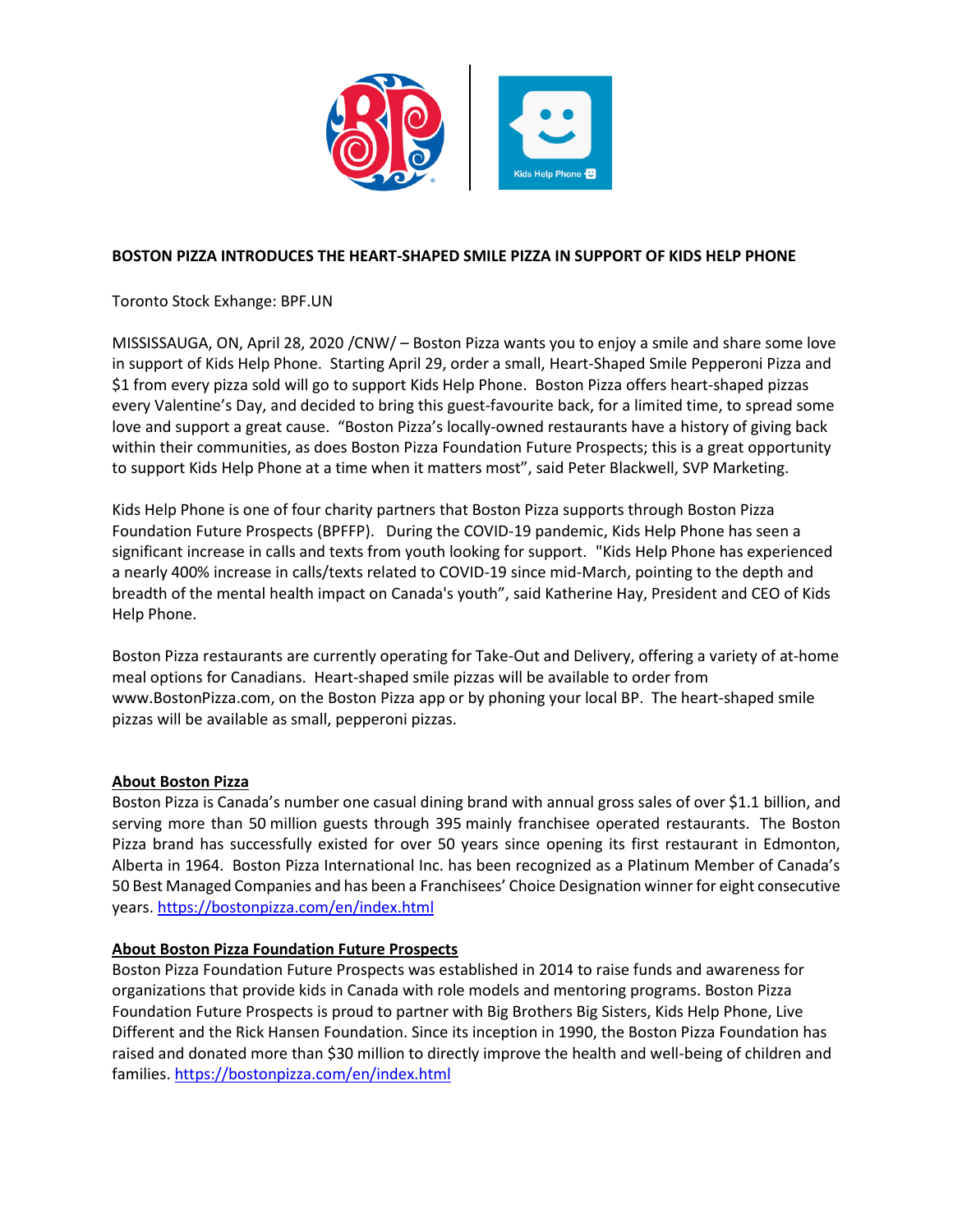

## **About Kids Help Phone**

Kids Help Phone is Canada's only 24/7, national support service. They offer professional counselling, information and referrals and volunteer-led, text-based support to young people in both English and French. Right now, they are receiving a major surge in service requests from youth experiencing anxiety from the COVID-19 crisis, as Kids Help Phone is the only national service of its kind. Their mission is to ensure youth are never alone as we all face an unprecedented global crisis with the COVID-19 pandemic. Visit [www.kidshelpphone.ca](https://c212.net/c/link/?t=0&l=en&o=2778502-1&h=2896560667&u=http%3A%2F%2Fwww.kidshelpphone.ca%2F&a=www.kidshelpphone.ca) for more information.

Connect with Boston Pizza on Facebook at<https://www.facebook.com/BostonPizza/> Connect with Boston Pizza on Twitter at<https://www.twitter.com/BostonPizza/> Connect with Boston Pizza on Instagram at<https://www.instagram.com/BostonPizzaCanada/>

For more information, please contact: Marian Raty Director of Communications, Boston Pizza International [ratym@bostonpizza.com](mailto:ratym@bostonpizza.com)